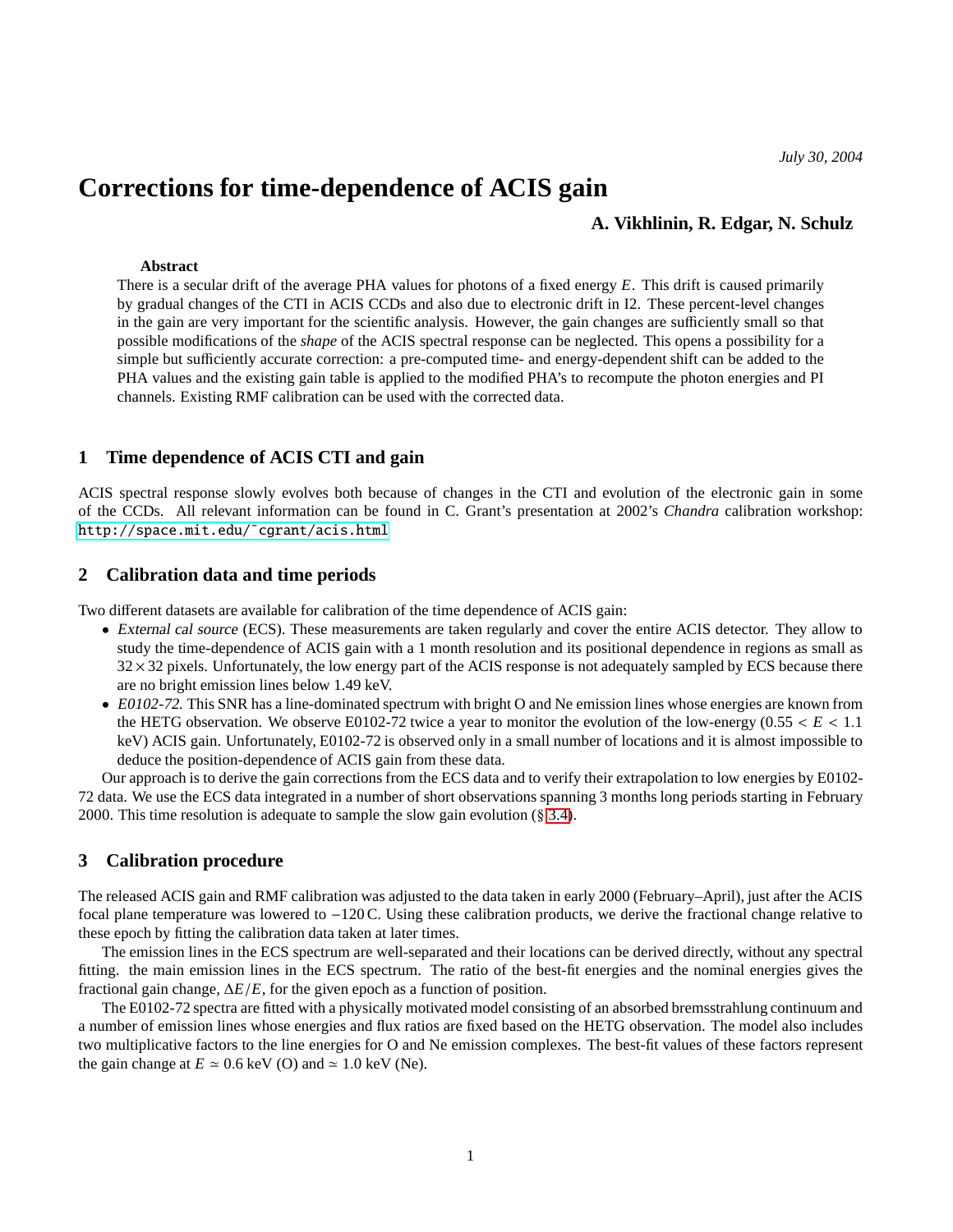

<span id="page-1-1"></span>Fig. 1— Illustration of the peak measurement procedure for the gain calibration. Red line shows the measured PHA location, and the blue line show the FWHM window used in the iterative procedure (eq. [1\)](#page-1-0).

#### **3.1 Line locations in the ECS spectra**

The line locations in the well-exposed ECS spectra are measured using the following procedure. First, the main peaks are identified. Second, we determine FWHM of each peak (the window where the response is > <sup>0</sup>.5 of the peak value). Finally, we find iteratively the average PHA channel within the FWHM window:

<span id="page-1-0"></span>
$$
C = \min(P^{(k)}); \quad P^{(k+1)} = \sum_{i=C-W/2}^{C+W/2} i S_i \times \left(\sum_{i=C-W/2}^{C+W/2} S_i\right)^{-1}, \tag{1}
$$

where  $P^{(k)}$  is the average value on the *k*-th iteration, *W* is the FWHM, and *S<sub>i</sub>* is the observed spectrum in the *i*-th PHA channel. Effectively, this procedure finds the peak location (but with greater than a 1-channel accuracy) as illustrated in Fig. [1.](#page-1-1)

#### **3.2** CHIPY**-dependence of the ECS gain change**

Comparison of the line locations measured for February–April, 2000 and the epoch of interest gives the gain drift at 3 calibration energies. Figure [2](#page-2-1) shows an example of CHIPY-dependence of the fractional gain change at *<sup>E</sup>* <sup>=</sup> <sup>1</sup>.49, 4.51, and 5.89 keV. To smooth out statistical uncertainties, we use the 4-th order polynomial fits shown by solid lines. Note that the fractional gain change increases at large distances from the readout and towards low energies.

#### **3.3 Energy dependence of the gain change**

If there are no changes in the internal gain of the amplifiers, the line shift ∆PHA represents the increase in the charge loss due to CTI. The phenomenological model of the CTI developed by the ACIS IPI team predicts that the energy dependence at each location is approximately ∆PHA = *AE*<sup>1</sup>/2. A similar energy dependence is indeed observed for the time-varying component of ACIS gain in most CCDs (Fig. [3\)](#page-3-0).

At least one CCD (I2) shows strong variations in the internal electronic gain on top of the increase in the CTI. Such changes can be represented by a linear function of energy,  $\Delta PHA = BE + C$ . Therefore, the general function which describes the dependence of gain correction on energy is

<span id="page-1-2"></span>
$$
\Delta PHA = AE^{1/2} + BE + C \tag{2}
$$

This is an over-determined model because we have to fit three coefficients to three data points. At present, we fix *C* = 0 and  $B = 0$  in all CCDs except for I2. In I2, the internal gain evolution seems to be described by the *BE* term and so we fix  $C = 0$ and fit *B* in this CCD.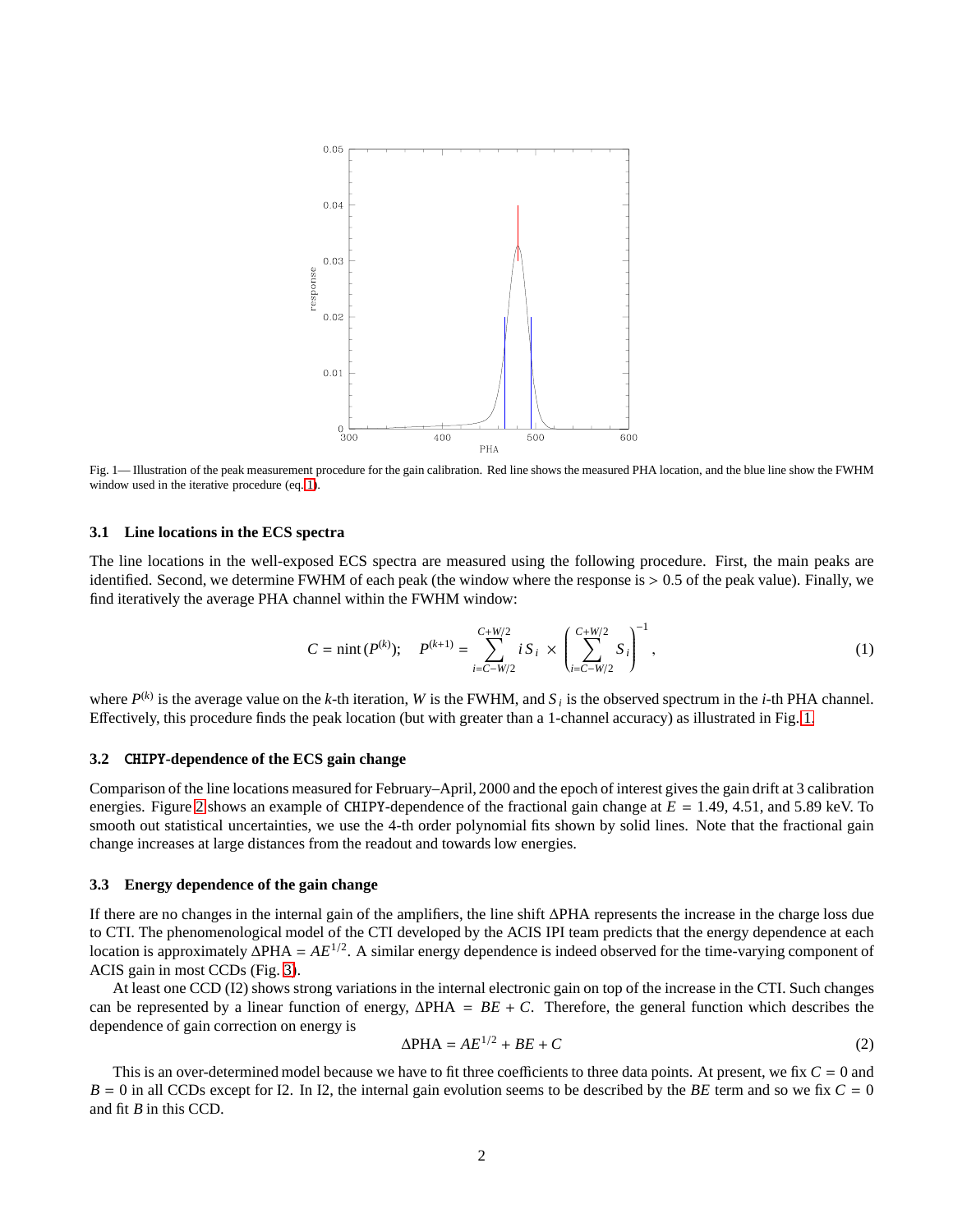

<span id="page-2-1"></span>Fig. 2— Centroid location shift as a function of CHIPY for ECS lines of Al (*<sup>E</sup>* <sup>=</sup> <sup>1</sup>.49 keV, black), Ti (*<sup>E</sup>* <sup>=</sup> <sup>4</sup>.51 keV, blue), and Mn (*<sup>E</sup>* <sup>=</sup> <sup>5</sup>.89 keV, red). Solid lines show the 4-th order polynomial fits. The data are for node 2 of the I3 CCD. The *rms* scatter arround the polynomial fits is 0.08% for the Al Ka line and below 0.03% for the Ti and Mn lines.

Equation [\(2\)](#page-1-2) is fit to the data at 32 CHIPY steps for each node of the FI CCDs and for ∆CHIPX = 32 steps in S3. Whenever *B* or *C* coefficients are needed, they are likely to be independent of CHIPY. Therefore, we average their best-fit values over the CHIPY steps and then refit the *A* coefficients with *B* or *C* held fixed.

The best-fit relation [\(2\)](#page-1-2) is used to precompute the correction lookup tables, ∆PHA(PHA), for each location and epoch. A simple C program uses these tables to apply correction to the PHA values in either level1 or level2 event files.

#### <span id="page-2-0"></span>**3.4 Time dependence of the gain change**

After Spring 2000, ACIS gain changes in most CCDs are slow (Fig. [4\)](#page-4-0). Even at early times, the gain changes between the neighboring 3-month intervals are acceptably small (<sup>∼</sup> <sup>0</sup>.3% or less).

## **4 Validation**

## **4.1 (No) changes in the shape of the spectral response**

External cal. source data do not show any detectable changes in the shape of the ACIS response except for the PHA shifts described above (e.g., Fig. [5](#page-5-0) and [6\)](#page-5-1).

## **4.2 Gain**

Validity of the gain correction has been verified by fitting the ECS spectra (this is mostly a sanity check) and using E0102-72 to verify the correction at low energies.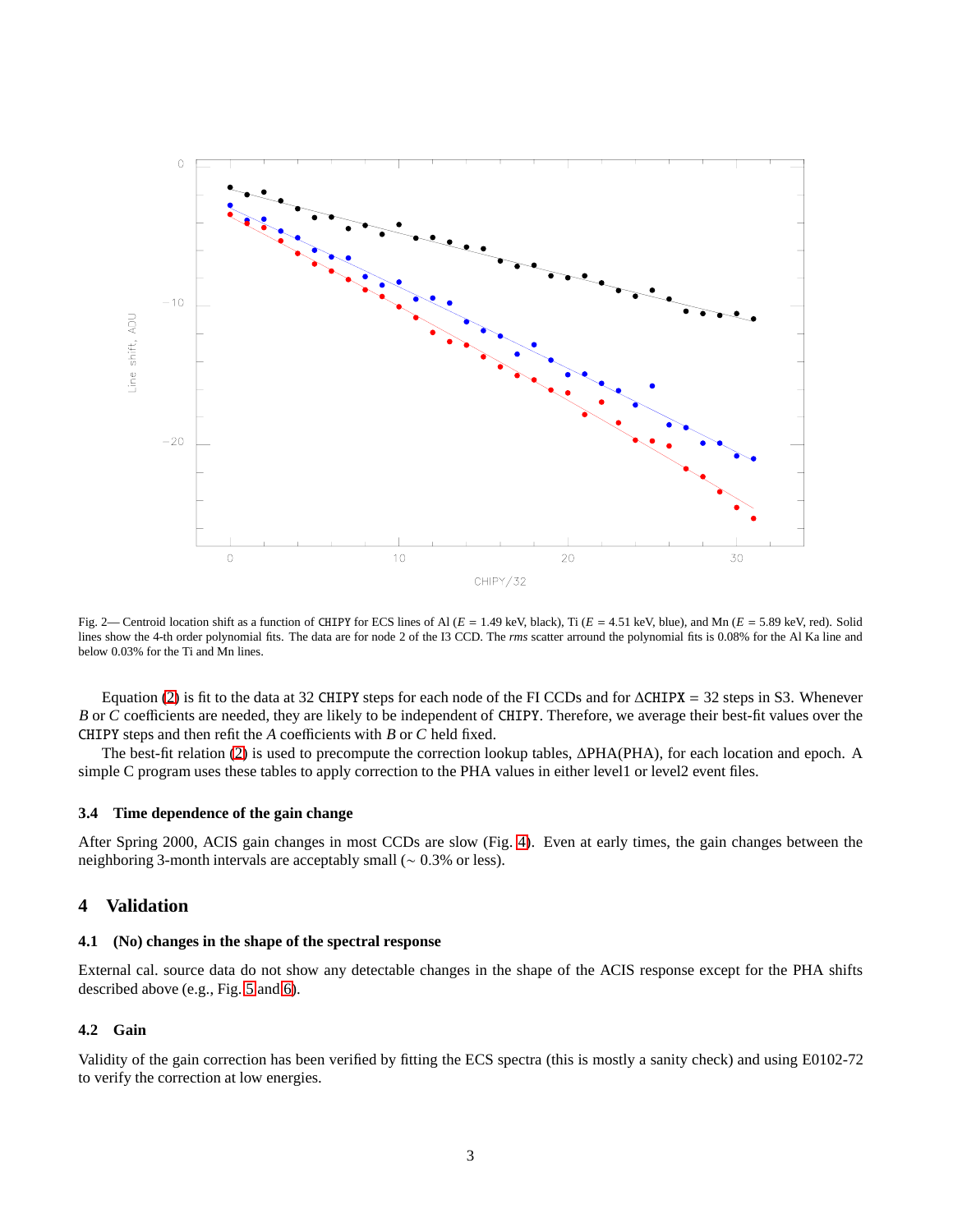

<span id="page-3-0"></span>Fig. 3— PHA shift as a function of energy for 3 locations in node 2 of I3. Lines show the best fit ∆PHA ∝ *E*<sup>1/2</sup> relations.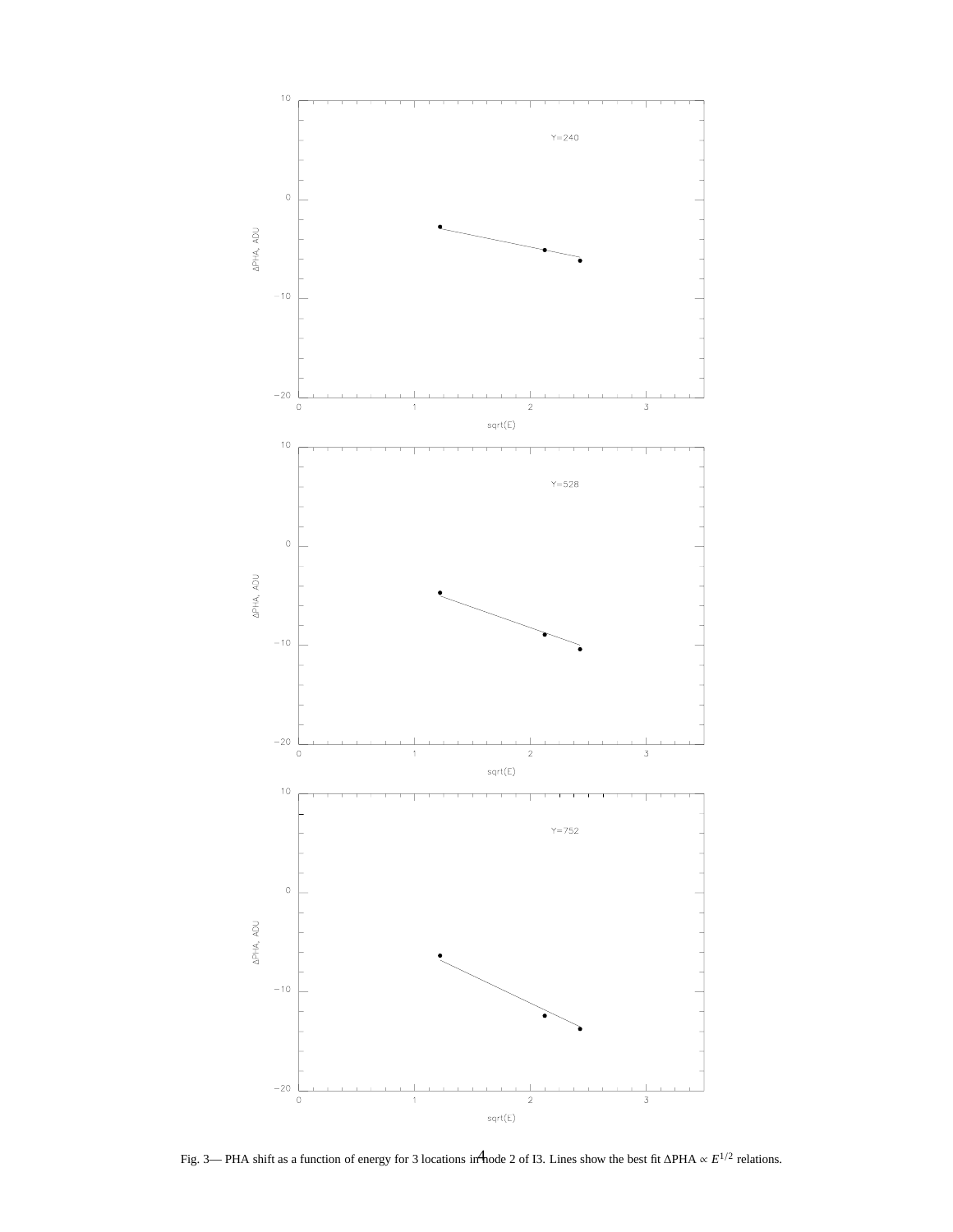

<span id="page-4-0"></span>Fig. 4— History of the gain changes in the center of the I2, I3, S2, and S3 chips for the average PHA = 1500. Each epoch spans 3 months starting February, 2000. Note the positive drift in I2 which is caused by the evolution of the electronic gain.

The ECS fits produce excellent results and demonstrate that the original gain calibration is restored to better than 0.2% at high energies. The summary of the low-energy results from E0102-72 is given below. Essentially, the line energies for both O  $(E \approx 0.6 \text{ keV})$  and Ne  $(E \approx 0.9 \text{ keV})$  came out within 1% or better of their nominal values (Table [1\)](#page-6-0).

## **5 Software**

With the CIAO release 3.1 time-dependent gain correction is implemented within acis\_process\_events and all necessary calibration data are included in the CALDB. Please refer to the analysis thread <http://cxc.harvard.edu/ciao/threads/acistimegain>.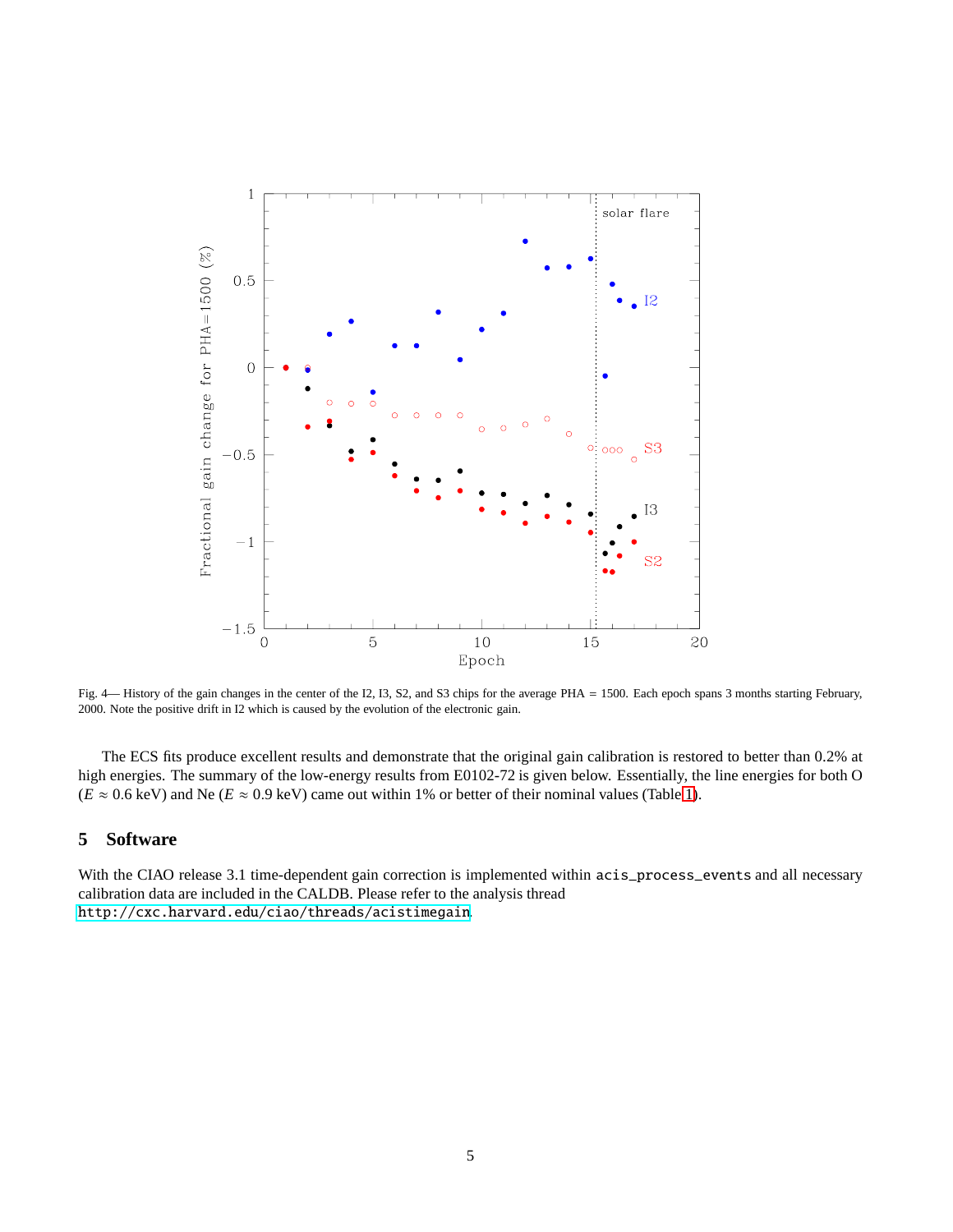

<span id="page-5-0"></span>Fig. 5— Comparison of the ECS spectra in the aim point quadrant of I3 observed in Feb–Apr of 2000 (red) and Nov2002-Jan2003 (black). No correction has been applied.



<span id="page-5-1"></span>Fig. 6— Same as Fig. [5](#page-5-0) but with the PHA correction applied. Note an excellent agreement, both in terms of the peak locations and their shape.